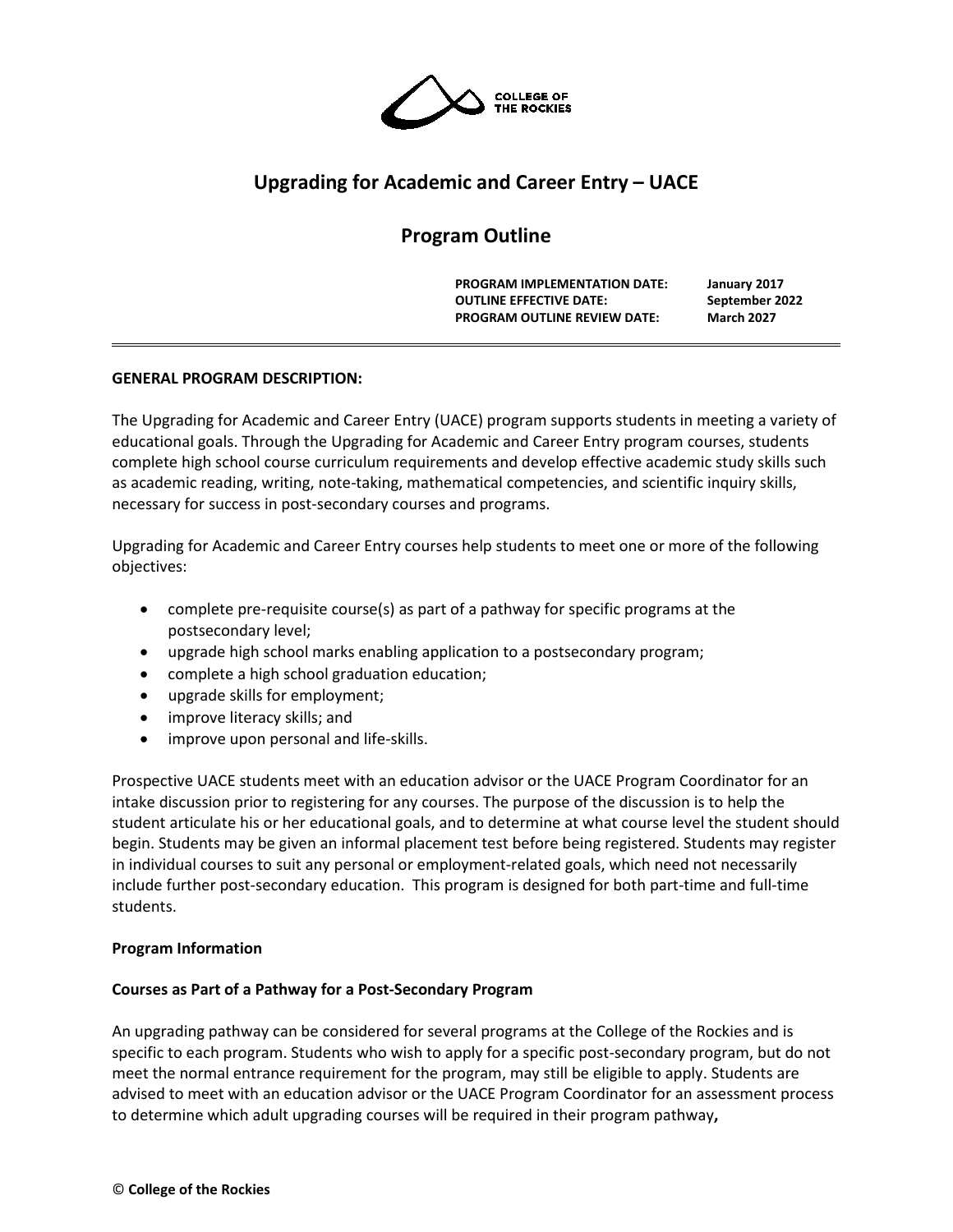# **BC Adult Graduation Program Requirements**

If students wish to complete the requirements for adult high school graduation, to obtain the BC Adult Graduation Diploma (Dogwood), they will meet with an education advisor or the UACE Program Coordinator to determine which courses are necessary.

# *Adapted from the ABE in BC 2015/2016 Articulation Handbook (page 18)*

# **BC Post-Secondary –Qualifying Courses**

- A Provincial Level English (Grade 12) or higher level post-secondary English course
- An Advanced (Grade 11) or Provincial (Grade 12) Level Math or higher level post-secondary math course

**AND**

- **Three** additional Provincial (Grade 12 ) Level courses or higher level post-secondary courses (or a combination)
	- **OR**
- An Advanced (Grade 11 ) Level Social Sciences and **Two** other Provincial Level Courses or higher level post-secondary courses (or a combination)

# **Pre-requisite Courses offered in the Upgrading for Academic and Career Entry Program:**

Students who are not able to enter the 090 level English courses and 080 level Math courses are able to prepare for these courses through the ABE pre-requisite courses at the Grade 10 and Grade 11 level. (See course descriptions for a complete description of each course).

\*Post-secondary upgrading courses are described as Provincial Level, Advanced Level, Intermediate Level and Fundamental Level.

- Provincial Level courses are equivalent to grade 12 courses in BC high schools and are listed as 090 level courses at the College of Rockies.
- Advanced Level courses are equivalent to grade 11 courses in BC high schools and are listed as 080 level courses at the College of the Rockies.
- Intermediate Level courses are equivalent to grade 10 courses in BC high schools and are listed as 070 level courses at the College of the Rockies.
- Fundamental Level courses are offered from Level 1 to 6 and equate to learning outcomes below the grade 9 level courses at BC schools and are listed as 010 to 069 courses at the College of the Rockies.

# **PROGRAM DELIVERY:**

UACE courses are delivered in a directed studies format and in a semester delivery format. UACE courses are offered at all College of the Rockies regional campuses, however not all courses will be available at all campuses. (Contact regional campuses directly for more information on specific course offerings).

# **Directed Studies:**

The directed studies method of delivery is a continuous intake model with personalized instruction supported by subject qualified faculty during scheduled hours in the classroom. The directed studies delivered courses have various start and end dates and the amount of time for course completion varies depending on the level of the course.

# **Semester (Face-to-Face on Campus):**

Semester delivery includes face-to-face instruction in scheduled classes and follows the university studies academic calendar with specified start and end dates.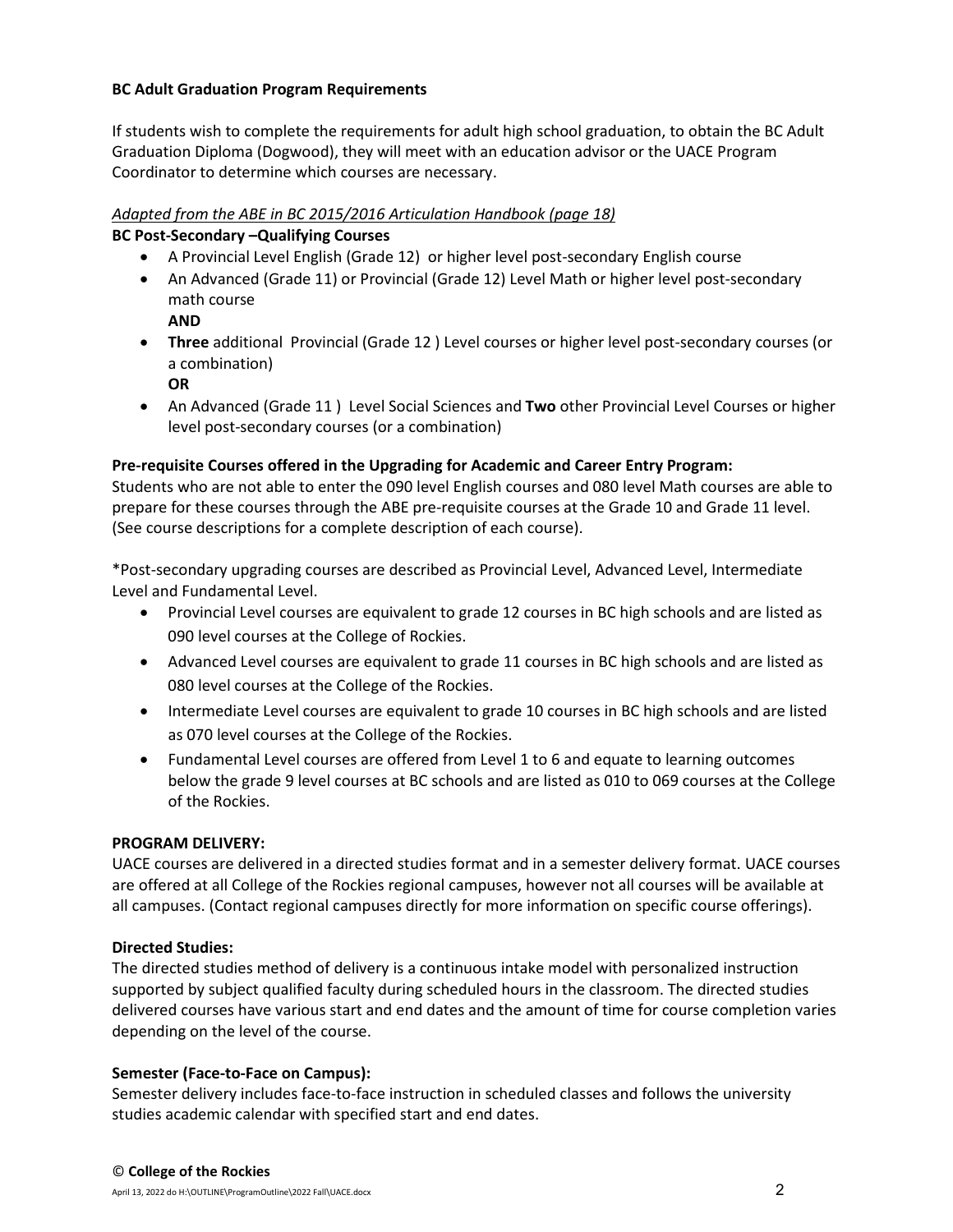**COTR ABE Credits**: 3 credit value given for all 090 level courses and MATH 080, Math 082, Math 081 .

**Hours for this program:** Hours vary depending on student's goals**.**

# **Program Outline Author or Contact:**

Joy Brown, BEd, CELTA, TESL Level 1

Signature

## **APPROVAL SIGNATURES:**

Department Head Joy Brown E-mail[: jbrown3@cotr.bc.ca](mailto:jbrown3@cotr.bc.ca)  Dean of Trades and Technology Dr. Jack Moes E-mail[: jmoes@cotr.bc.ca](mailto:jmoes@cotr.bc.ca) 

Department Head Signature

Dean Signature

EDCO

Valid from: September 2022 – March 2027

Education Council Approval Date

# **PROGRAM PREREQUISITES AND TRANSFER CREDIT:**

**Admission Requirements:** Minimum age of 18 years.

## **Progression:**

Students enrolled in courses that are delivered in the directed studies format must successfully complete a course within the allotted time. Students who require more time to complete will meet with the UACE Program Coordinator or instructor to revise their learning plan prior to re-registering for the same course. Students who are not successful after the second attempt will meet with the department head to discuss further options.

## **Flexible Assessment (FA):**

Credit can be awarded for one or more courses in this program through  $FA$   $\Box$  Yes  $\Box$  No

Learners may request formal recognition for flexible assessment at the College of the Rockies through one or more of the following processes: External Evaluation, Worksite Assessment, Demonstration, Standardized Test, Self-assessment, Interview, Products/Portfolio, Challenge Exam. Contact an Education Advisor for more information.

**Transfer Credit:** For transfer information within British Columbia, Alberta and other institutions, please visit<http://www.cotr.bc.ca/Transfer> . Students should also contact an academic advisor at the institution where they want transfer credit.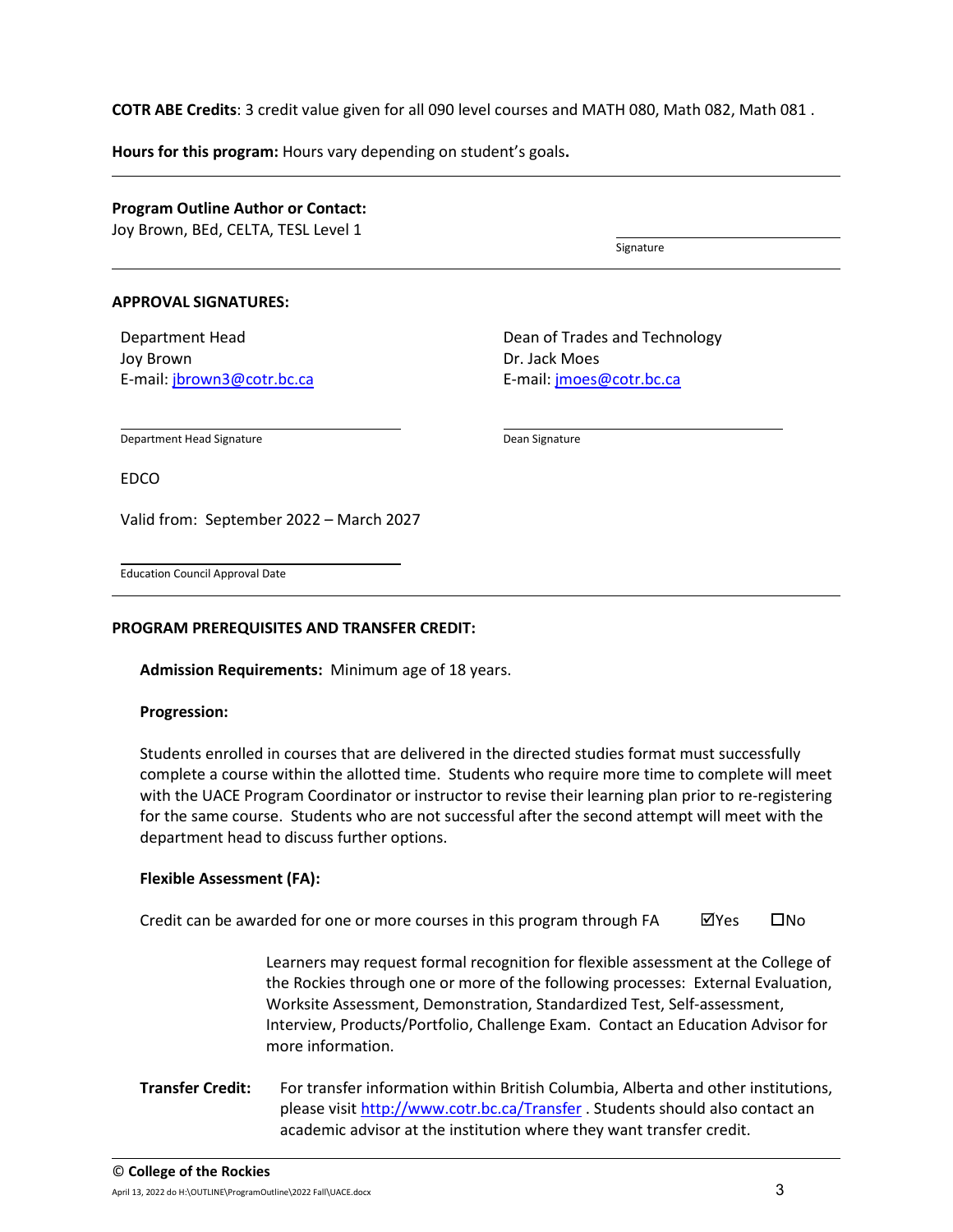## **COURSE GRADE:**

|            |                                        |       | Δ.    | ъ.<br>D+ |           | Ď۰        | ◡     |       |                           |       |    |
|------------|----------------------------------------|-------|-------|----------|-----------|-----------|-------|-------|---------------------------|-------|----|
| <b>ABE</b> | $\overline{\mathsf{a}}$<br><u>- JJ</u> | 94-90 | 89-85 | 84-80    | $79 - 75$ | $74 - 70$ | 69-65 | 64-60 | $- -$<br>$ \sim$<br>59-5F | 54-50 | 50 |

A grade of "D" grants credit, but may not be sufficient as a prerequisite for sequential courses.

OR

| L COM | Completed to defined standard |  |  |
|-------|-------------------------------|--|--|
| l NCG | No Credit Granted             |  |  |

See individual course outlines for course grade.

## **COURSE DESCRIPTIONS:**

## **PROVINCIAL LEVEL COURSES:**

#### **BIOL 090**

Students in this course are introduced to biochemistry, cell structure, and cellular processes (respiration, protein synthesis, cell division) as foundations for understanding human anatomy and physiology. The major human organ systems are covered in detail. Laboratory experiences include experiments, demonstrations, and some dissection. Knowledge of general chemistry is essential in understanding much of the material in this course. Labs must be done face to face.

#### **CHEM 090**

This course provides an introduction to chemistry, emphasizing gases, liquids and solids, solutions, ionization, equilibria, acids and bases, pH, rates of reaction and oxidation-reduction reactions. This course is delivered face-to-face.

## **COSU 090**

This course allows students to acquire learning skills and study strategies which enhance success in other courses. In addition, students will explore their own learning concerns, which can affect educational success; through this self- awareness, they will develop effective support systems and strategies to succeed as life-long learners.This course is delivered in a directed studies and online format.

#### **EDCP 090**

Education and Career Planning focuses on core skills required to enter the workforce or to prepare for selecting the educational program for a career or a career change. The course encourages students to self-reflect, take inventory of their acquired skills, and set goals. Through a number of guided exercises and detailed research, students will make informed decisions concerning their education and career direction. This course is delivered in a directed studies online format.

## **ENGL 090**

English 090 focuses on the following core skills: reading, comprehension, vocabulary development, study skills, literary appreciation and analysis, and writing. Through literature, research and analysis and class discussions, students broaden their knowledge of society as they meet the provincially articulated learning outcomes for Provincial Level ABE English. This course is delivered face-to-face at the Cranbrook Campus in a directed studies format and online.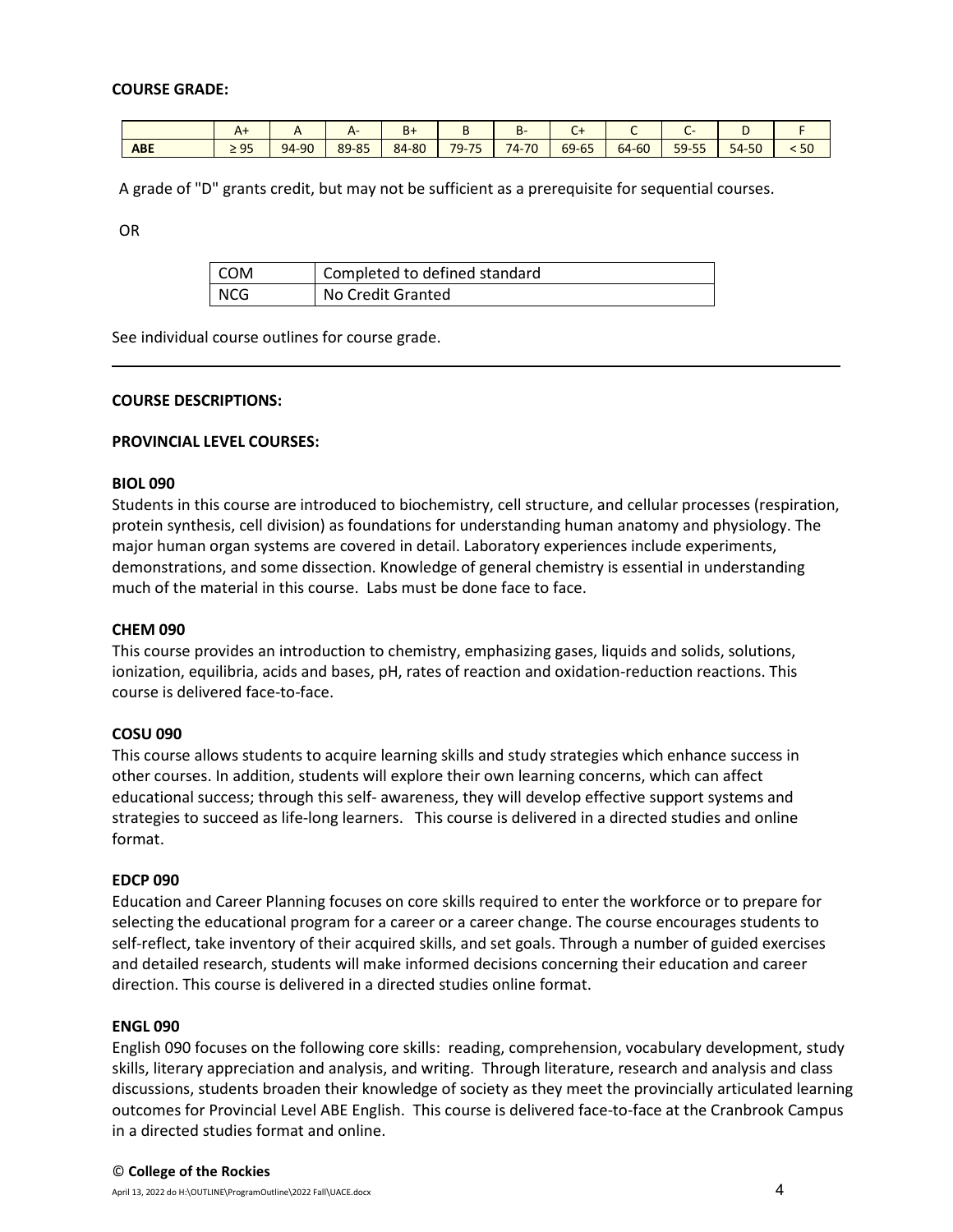## **ENGL 091**

English 091 develops knowledge, skills, processes, strategies, attitudes and behaviors relevant to academic, technical, or professional careers. It is a provincial-level course that prepares students for employment, higher level education, and further educational programs or satisfies personal goals. Students undertake a number of assignments ranging from developing, designing and presenting technical and professional information to communicating in the workplace. This course is delivered in a directed studies format and online.

# **ENGL 092**

Students in this course will build skills for expressing personal experiences, opinions and thoughts through a number of interesting topics. They will develop communication and critical thinking skills to prepare for some post-secondary programs, but mostly for the workforce. Students will read and reference the work of Indigenous authors and explore Canada's diversity. All student assignments are designed to teach the essential skills needed in the workplace. This course is delivered in a directed studies and online format.

## **MATH 090**

This course helps prepare students with the algebra and trigonometry skills necessary to enter academic, technical or vocational programs including those requiring a Pre-Calculus 12 or Principles 12 prerequisite. This course is delivered face-to-face and in a directed studies format.

## **PHYS 090**

Students extend a conceptual understanding of one-dimensional motion to encompass two-dimensional motion. Using vectors and sophisticated laboratory equipment, students model behaviors in two dimensions. Skills and knowledge are then applied to electrostatistics and electromagnetism. This course is delivered face-to-face.

## **PORT 090**

Portfolio Learning 090 provides an opportunity for students with near complete or complete and comprehensive portfolios to engage with faculty for a review of their work. Students will be granted credit for past and current personal knowledge, skills, and abilities. Creating a portfolio is an in-depth process; students will need to identify and document significant experiences, reflecting on the learning that resulted from these experiences, establishing educational, career or personal goals, and submitting all work in a well-organized and clearly presented format.

# **PSYC 090**

This course is a combination of sociological and psychological theory, research and practice. It is designed for students entering the fields of health, human service work, and education or for those who wish to go on to more advanced sociology and/or psychology courses. Topics include psychological and sociological theory, individual and group behaviour, interpersonal communications, adult development, and psychological disorders and their treatments. This course is delivered in a directed studies format and online.

## **WORK 095**

Previous Work and Job Skills 095 will recognize documented past work experience or current work experience as part of the course content. Students reflect on what they have done at their jobs and do exercises to help them demonstrate the knowledge they have acquired. They also use this knowledge to continue on their learning pathway. In addition, students will review health and safety, effective communication, workplace ethics, and labour relations. This course can also help students develop strategies for transitioning into new jobs. This course is delivered in a directed studies format.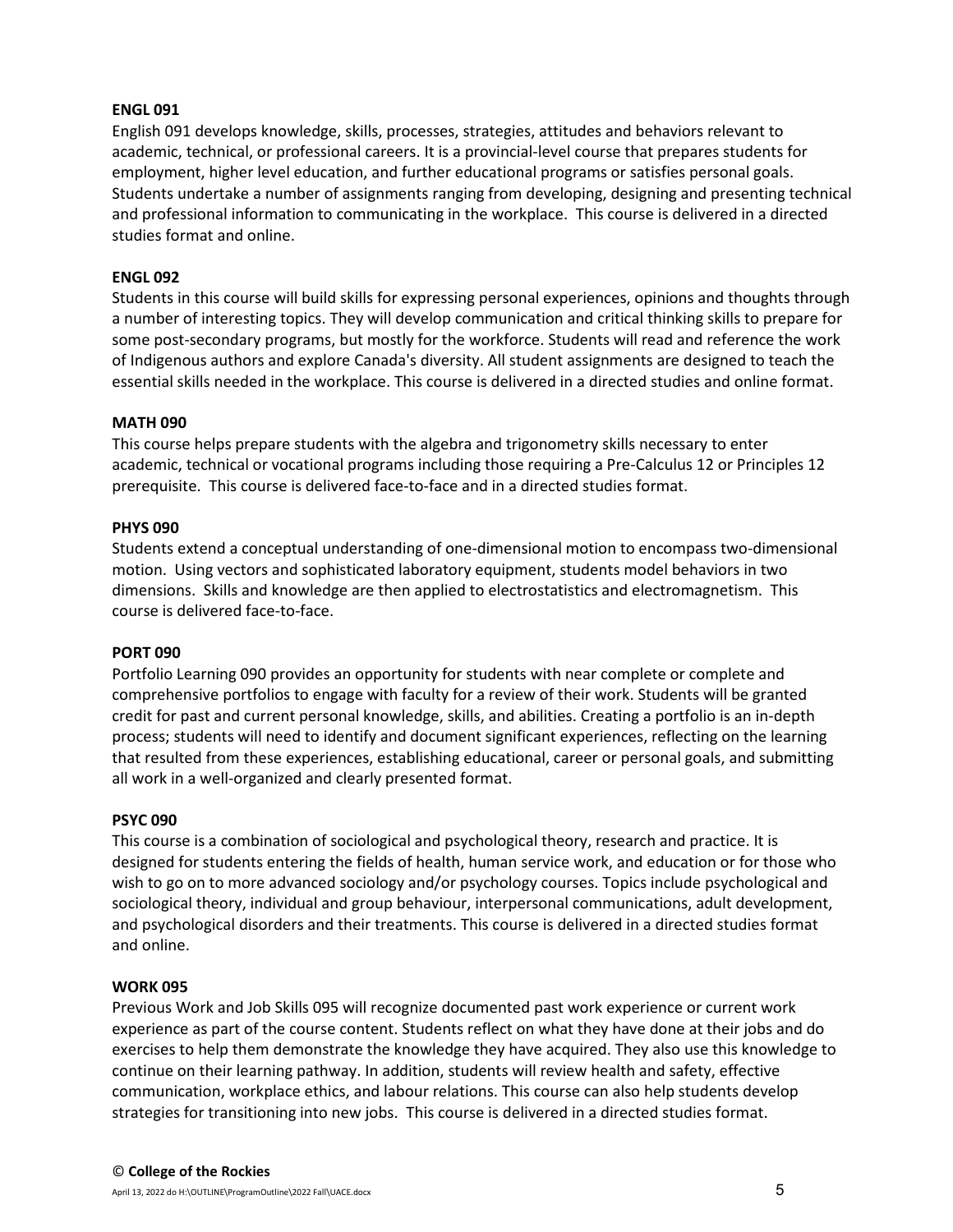## **ADVANCED LEVEL COURSES:**

## **BIOL 080**

Biology 080 students study the scientific method and apply this process to laboratory procedures. The theory of evolution is introduced along with general studies of microorganisms, plants, and animals. Principles of ecology are introduced using examples from local ecosystems. Laboratory experiences include dissections and field sampling. This course is delivered in a directed studies format.

# **COMP 080**

Computer Applications – Advanced Level – COMP 080 develops skills and knowledge in computer technology with support for personal, scholastic, community, and employment endeavors. The focus is on word-processing, worksheets, and presentation applications within Microsoft Office 2016 & Office 365. Windows 10 operating system, file management, electronic mail, Internet browsing and the use of graphic images are integrated into course activities. Students may have little prior computer experience and/or wish to upgrade their skills to enter a higher level of computer studies with this course. This course is delivered in a directed studies format and online.

## **CHEM 080**

This course is an introduction to the science of chemistry including systems of measurement, atomic and molecular structure, the mole, the periodic table, chemical equations, the descriptive chemistry of oxygen, hydrogen and carbon and organic chemistry. This course is delivered face-to-face and via direct studies format.

## **ENGL 080**

ENGL 080 provides students with the required skills to enter Provincial level English courses and some vocational programs. Skill areas include critical thinking, reading, writing, research, and communication. Assignments vary allowing students to develop and expand their writing, grammar and editing skills. In addition, reading comprehension and vocabulary skills are acquired through a wide variety of genres. This course is delivered in a directed studies format.

# **MATH 080**

This course covers a variety of topics in algebra and trigonometry to help prepare students for entry into programs or courses requiring a Pre-Calculus 11 or Principles 11 prerequisites. A positive attitude about math is not essential, but it helps make learning math more productive. It is hoped that all students will increase their competence and appreciation of math through taking this course. This course is delivered face-to-face and in a directed studies format.

## **MATH 081**

The goal of Advanced Business/Technical Mathematics is to provide the student with practical applications useful in future vocational training, careers, or personal life. This course is not designed as a prerequisite for further study in Math. This course is delivered in a directed studies format.

## **MATH 082**

This course covers the algebra and trigonometry to satisfy math requirements for some vocational, career and technical programs and/or further academic programs. Math 082 helps students build problem-solving skills and prepares students for entry into programs or courses requiring a Math 082 prerequisite. A positive attitude about math is not essential, but it helps make learning math more productive. It is hoped that all students will increase their competence and appreciation of math through taking this course. This course is delivered face-to-face and in a directed studies format.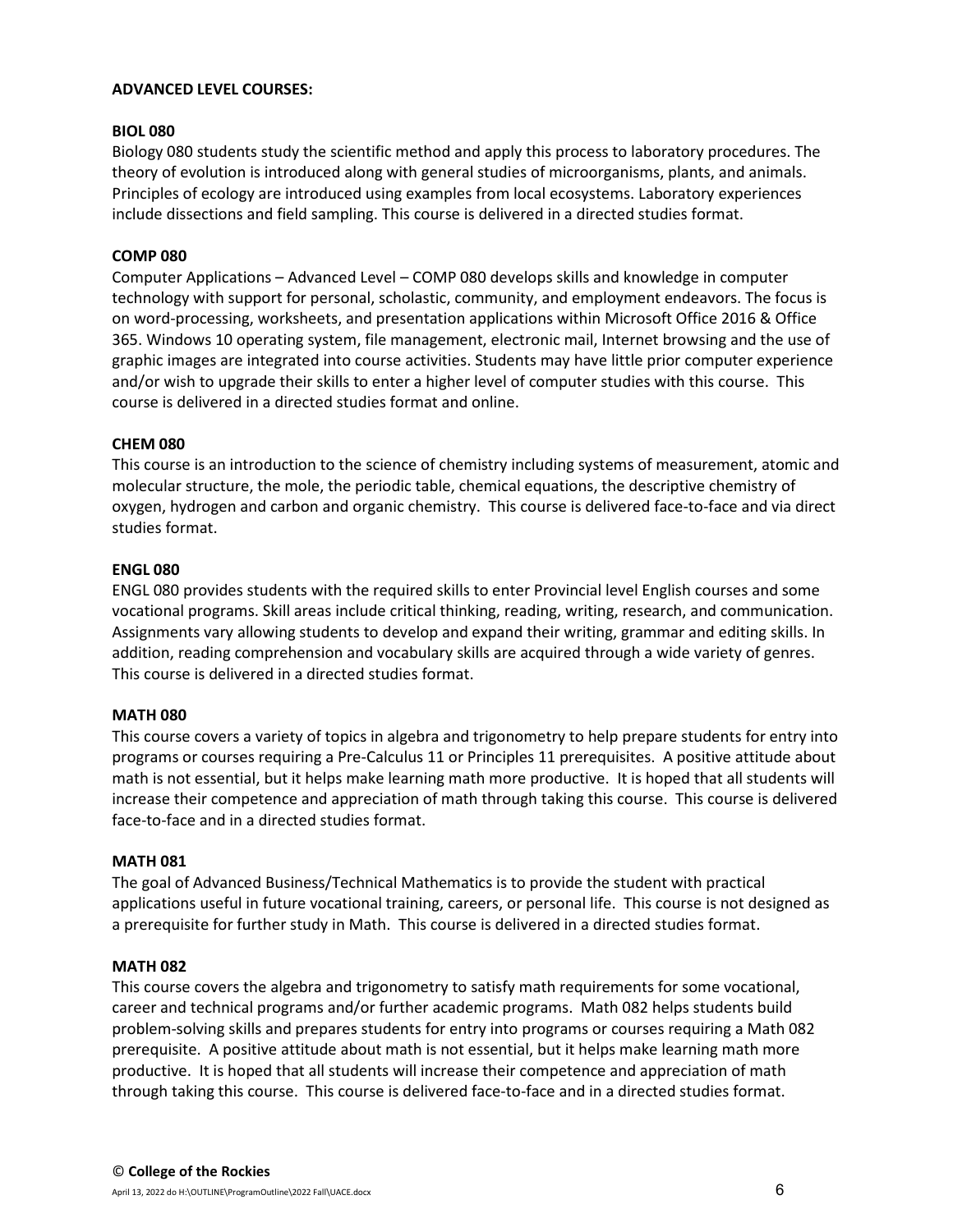## **PHYS 080**

This course introduces students to physical laws governing motion, heat, electricity, waves and optics. Using verbal descriptions, geometry, algebra, graphs and vectors, students model the physical world and lend structure to common sense ideas about how the physical world behaves. Sophisticated data equipment in the physics laboratory gives students quick and easy access to data allowing them to develop models describing their environment. This course is delivered face-to-face and in a directed studies format.

## **INTERMEDIATE LEVEL COURSES:**

## **ENGL 070**

English 70 is the first course in developmental English and provides students with appropriate skills in sentence construction, grammar, the writing process, reading comprehension, vocabulary building, effective listening and oral presentations. This course can be used to enter other required English courses or to satisfy personal goals. This course is delivered in a directed studies format.

## **MATH 070**

MATH070 is an entry level course that prepares students for higher level Algebraic Math courses. Topics range from essential computation and problem solving skills to algebra and trigonometry, with a much higher emphasis on algebra than MATH 072. It is mainly intended for those students wishing to prepare for MATH 080 – Advanced Level Algebraic Math. This course is delivered in a directed studies format.

## **MATH 072**

Math 72 is an entry level course that prepares students for higher level math courses or used to satisfy personal and career goals. Topics range from essential computation and problem solving skills to algebra and geometry. MATH 072 prepares students for entry into programs requiring an Intermediate level Math or a Math 10 pre-requisite. Math 072 can be used as a pre-requisite for Math 081 and 082. This course is delivered in a directed studies format.

## **FUNDAMENTAL LEVEL COURSES:**

## **COMP 060**

This course is an introduction designed for students who are new to computers. The course covers a range of skills, from learning how to turn on the computer and use the mouse, to producing documents in Microsoft Word. Students should also learn how to search the Internet and use email. This course is delivered in a directed studies format.

## **ENGL 010-ENGL 060**

These courses are introductory courses designed to develop basic literacy skills to enable students to function more effectively in personal, work and educational situations. Skill areas covered include reading, writing, and strategies for communication and learning. This course is delivered face to face in a directed study, self-paced format.

## **MATH 010**

Math 010 is a Fundamental Level 1 Adult Basic Education course designed to increase student competence and confidence in mathematics and develop basic math skills to enable students to function more effectively in personal, work and educational situations. Concepts covered include addition, subtraction, and estimating of whole numbers. This course is delivered in a directed studies format.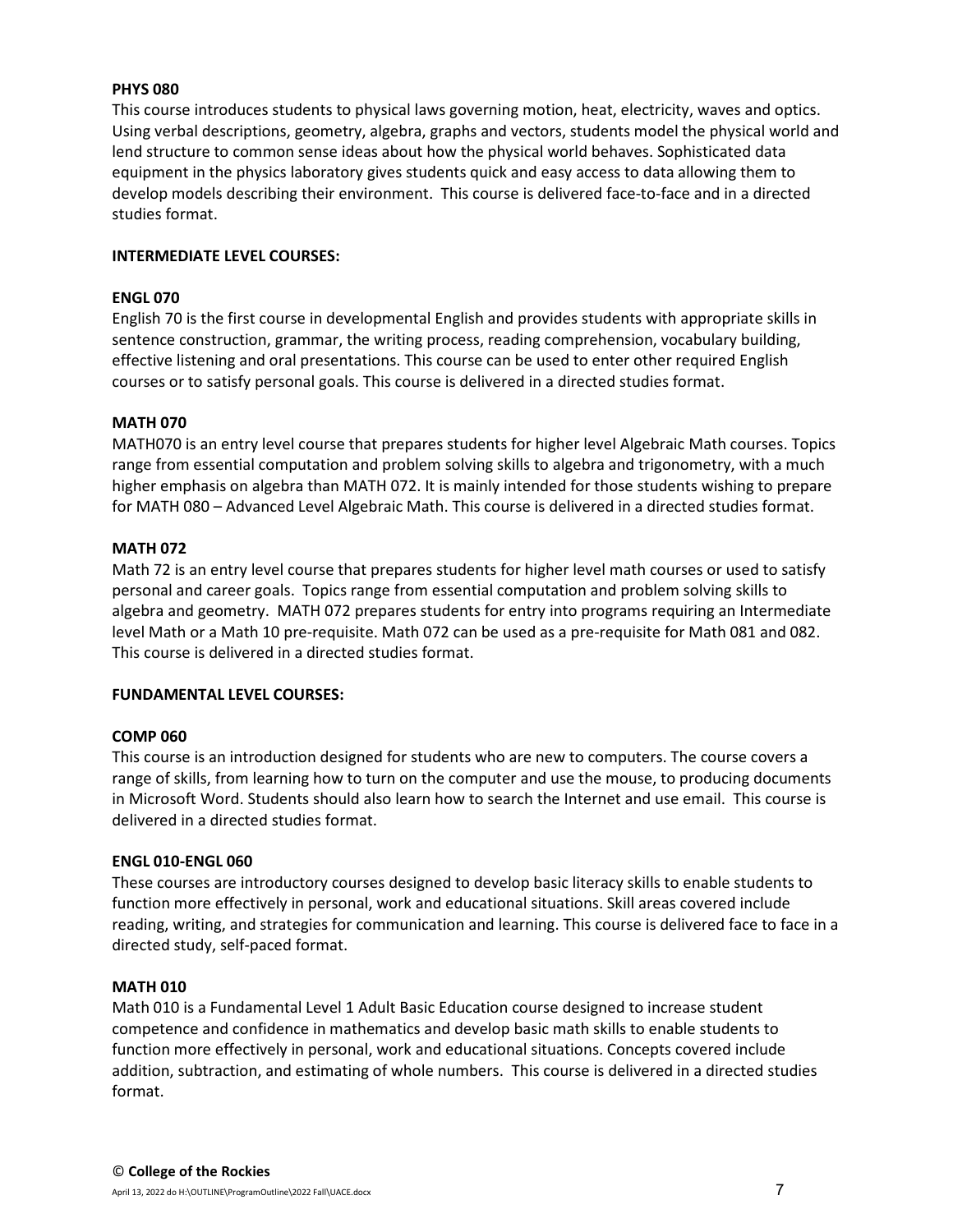## **MATH 020**

Math 020 is Fundamental Level 2 Adult Basic Education course designed to increase student competence and confidence in mathematics and develop basic math skills to enable students to function more effectively in personal, work and educational situations. Concepts covered include rounding, addition, subtraction, simple multiplication, money and time. This course is delivered in a directed studies format.

## **MATH 030**

Math 030 is a Fundamental Level 3 Adult Basic Education course designed to increase student competence and confidence in mathematics and develop basic math skills to enable students to function more effectively in personal, work and educational situations. Concepts covered include multiplication, division, metric, measurement and introductory geometry. This course is delivered in a directed studies format.

## **MATH 040**

Math 040 is a is a Fundamental Level 4 Adult Basic Education course designed to increase student competence and confidence in mathematics and develop basic math skills to enable students to function more effectively in personal, work and educational situations. Concepts covered include adding, subtracting, multiplying and dividing decimals and measurement. This course is delivered in a directed studies format.

## **MATH 050**

MATH 050 is a Fundamental Level 5 Adult Basic Education course designed to increase student competence and confidence in mathematics and develop basic math skills to enable students to function more effectively in personal, work, and educational situations. Concepts covered include common fractions, adding, subtracting, multiplying and dividing fractions and common fractions and decimals. This course is delivered in a directed studies format.

## **MATH 060**

MATH 060 is a Fundamental Level 6 Adult Basic Education course designed to increase student competence and confidence in mathematics and to enable students to function more effectively in personal, work and educational situations. Concepts covered include ratio, rate and proportion, percent and graphing. This course is delivered in a directed studies format.

## **ADDITIONAL COURSES:**

## **COMP 001**

This course is designed to help students gain the knowledge and confidence needed to perform basic computer skills. Computers are an important part of education, work, and personal life. In today's world, almost everyone needs at least basic computer skills. Computers touch most employment and nearly every education scenario. Basic computer skills, from using the mouse and keyboard to using the internet, are necessary to succeed in almost any job or college setting. This course is delivered in a directed studies format with continuous intake.

## **ENGL 001**

This course is designed to strengthen basic English skills such as grammar, sentence structure, paragraph writing, essay writing, and reading comprehension. The skills reviewed in this course provide students with a solid foundation to meet the individual requirements of each student. This course may be of interest to new upgrading students who want to refresh their skills before starting a course, students who want to be placed into a course based on the skills they have today, or students who are preparing for a placement test in the near future. This course is directed studies with a continuous intake.